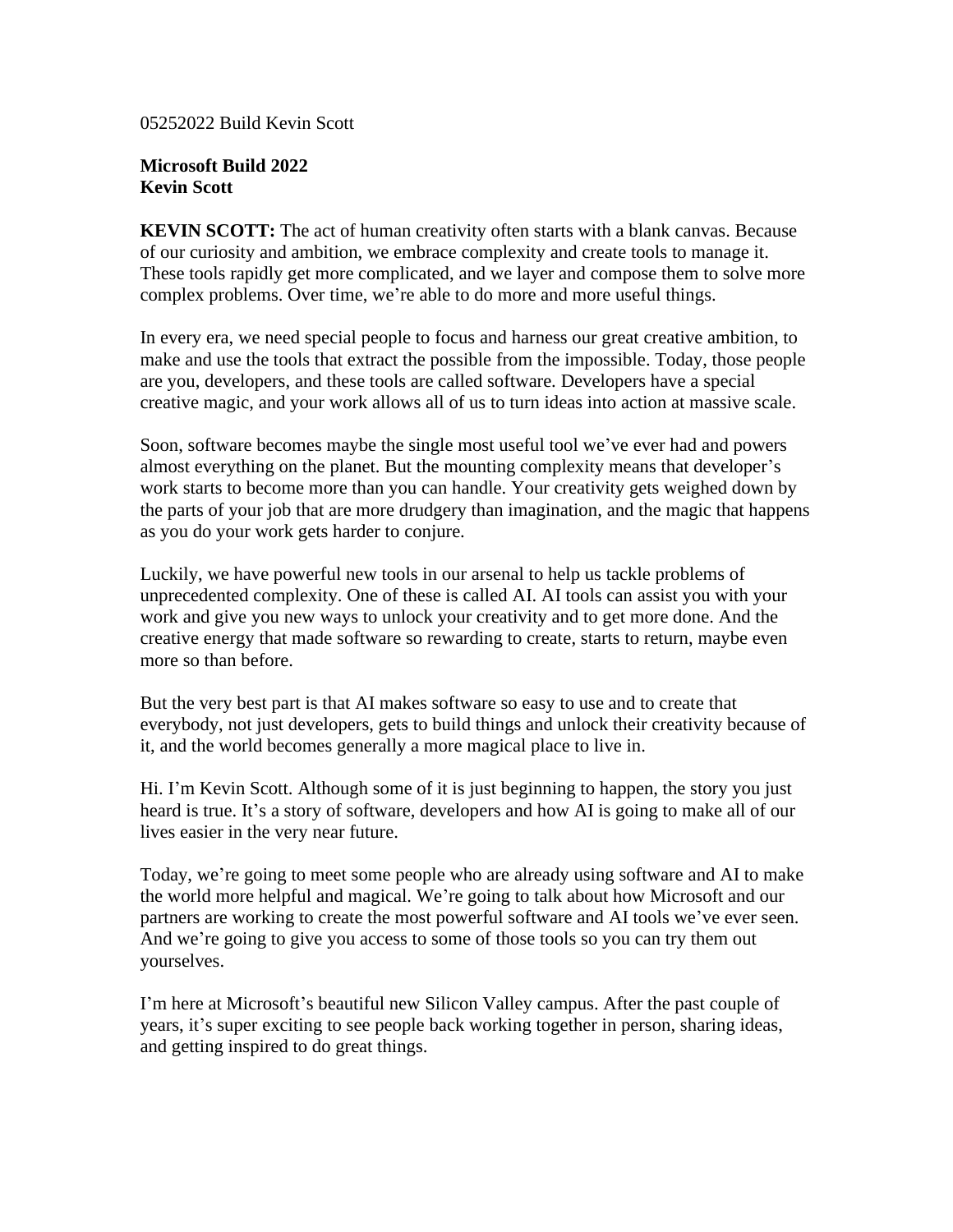Over the past couple of decades, software has increasingly become one of our most important tools to solve the world's problems. But that software means nothing without the human beings who create it.

The people who make software, developers, are one of our most important resources. And even just over the past 12 months, the advancements we've made in AI and large AI models have exceeded what we once thought was possible. It was probably the most exciting year in AI we've ever seen.

Today, I'm going to show you how we're using AI to help developers accomplish more and share how the latest breakthroughs in AI can empower not just developers, but anybody who wants to turn their creative dreams into reality.

In every field and every industry, we're entering a new era where AI is poised to conquer the impossible. Large AI models continue to evolve as platforms that can help us solve our most challenging problems like never before.

Over the last year, a tool called GitHub Copilot has shown us how these platform AI models will transform the way software is created, allowing every developer to do more, and lowering the barriers to creating your own software.

Available for Visual Studio and Visual Studio Code, Copilot is an AI pair programmer that draws context from code and comments you've written, and then suggests new lines or whole functions. It uses AI to transform ideas directly into functioning code using natural language, freeing up your time so you can be more productive and creative.

Github released Copilot into technical preview last year and the response has been incredible. Tens of thousands of developers are already using Copilot every day. In some programing languages, we're seeing over a third of newly written code being suggested by Copilot, and it's already delivering significant impact to developers' workflows.

As Satya shared yesterday, we're excited to bring Copilot out of preview and make it available later this summer. We want all of you to get started with Copilot today, so we're giving free access to all Build attendees until it launches in the summer.

We believe we've only seen the beginning of what tools like Copilot are capable of. Earlier this year, GitHub announced Copilot Labs, a Visual Studio Code extension for experimental applications of Copilot.

Every developer learns that writing new code is only a part of software development. Often the hardest job the developers face is reading and understanding code. Whether it's because it's an unfamiliar codebase or whether the code in question is using a library you might not know, the first step is getting a rough idea of what's going on, so you can jump in and use the code or make some changes.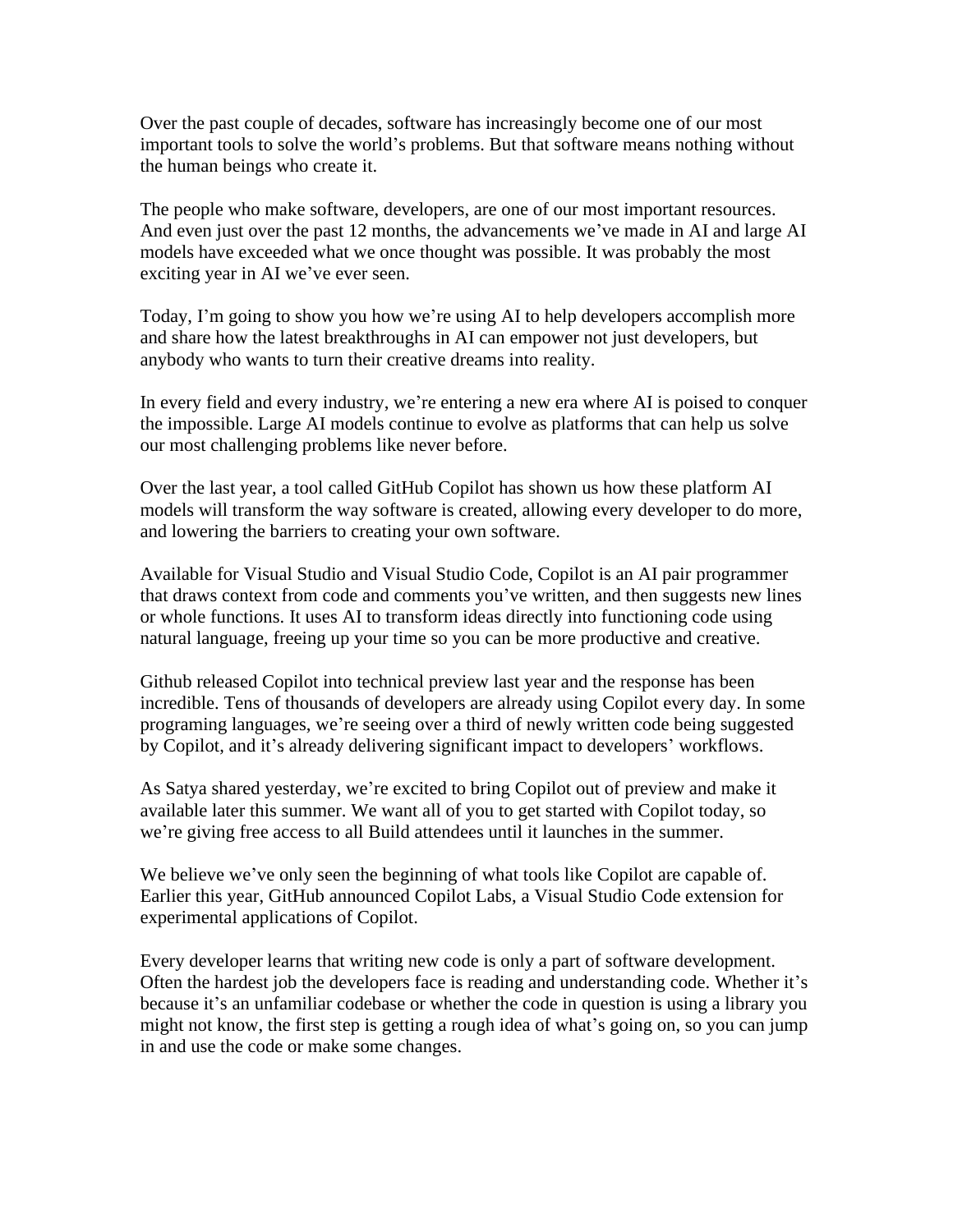Let's take a look at one of these projects right now. Copilot Explain. Basically, it's like Copilot in reverse. Just select some code and you can ask Copilot to explain it to you in plain language.

The possibilities for exploration and creativity with Copilot are practically endless, but the best part is that tools like Copilot won't just make developers more productive. They will increasingly make coding more accessible to everybody.

Let's visit a developer who is already using Copilot to create their own software.

**JULIAN BAUER:** Hi. My name is Julian. I'm 16 years old and I live in San Francisco. I'm part of like the Computer Science Club. We prep for competitions together and then also for the ACSL test together.

I started coding when I was eight. We had this thing called Hour of Code at school and that was fun. I like made a bunch of games, like platformers where you like jump around for platformers.

I learned about Copilot actually through YouTube. I was just watching a coding YouTube channel and it talked about Copilot. So when I saw the examples they gave on the screen, I was very amazed.

The project I was working on at that time was basically a note-taking app, but for debate, where you have to take specific types of notes. At the start of my debate, I didn't use Copilot. I kind of found out about it midway. And then when I got it, things got a lot faster.

So this is my debate flow app.

The thing I love about Copilot is how it makes you write a lot less code. It makes you write code a lot faster. It basically can sometimes read your mind. It almost feels like the final puzzle piece in a puzzle being put in.

I'm not really sure what I want to do in the future, but I probably want to do something related to coding. So it's very interesting what will happen next.

[Music.]

**KEVIN SCOTT:** I'm here at the Microsoft Garage, a unique makerspace with locations around the world that allows our employees to work on the things they're most passionate about.

Copilot is incredibly cool, and we've seen that it's already transforming how developers of all ages write code. But the large AI models that make things like Copilot possible can not only change how we create software; they can fundamentally shift how we interact with it. And the applications of doing so are nearly endless.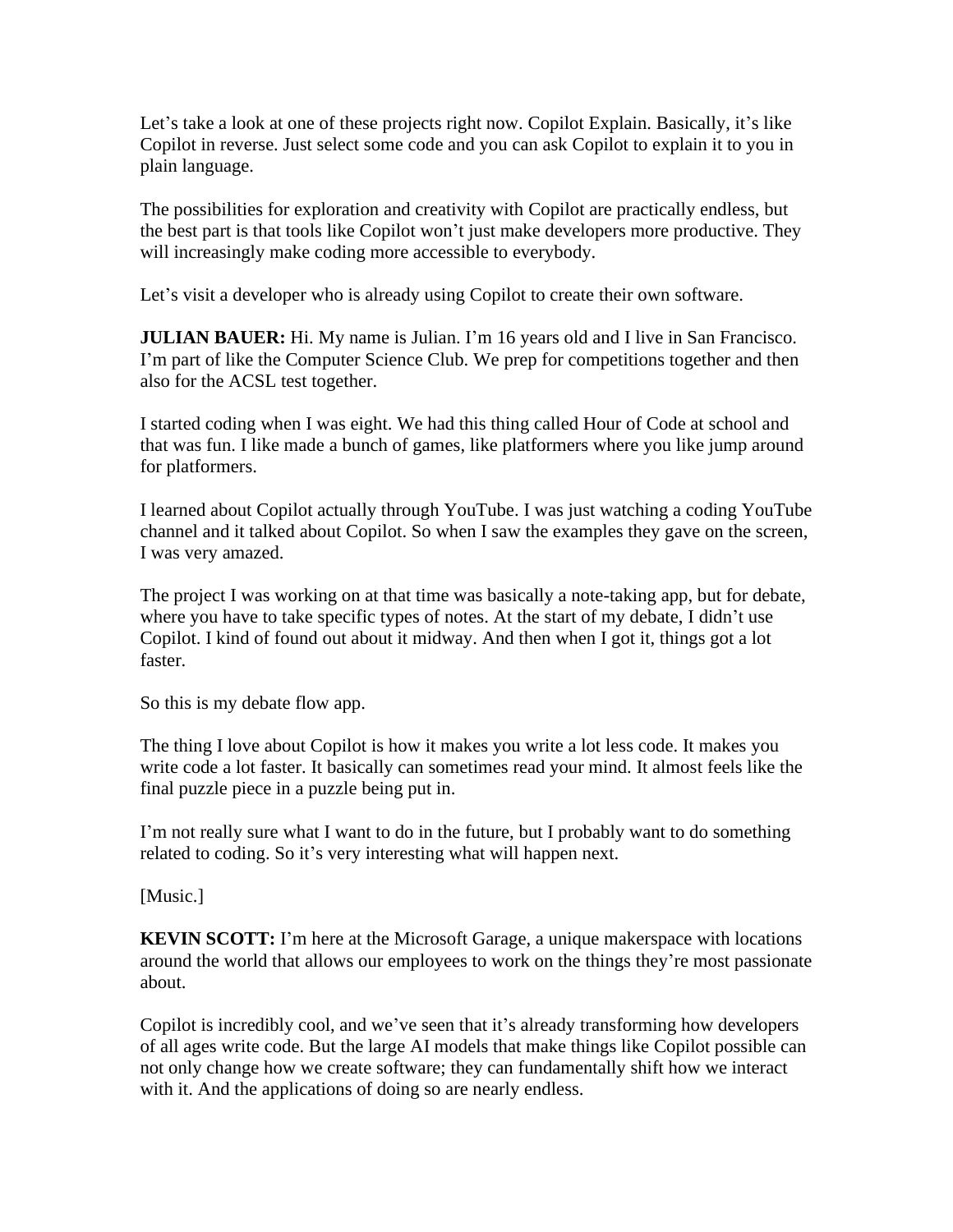Copilot is built on a breakthrough model called Codex from our partners at OpenAI, which can translate natural language inputs into more than a dozen programing languages. Along with GPT3, it's one of the first models we're delivering to developers through our preview of the Azure OpenAI Service.

Historically, computer programing has been all about translation. Humans have to learn the language of machines in order to communicate with them. But now Codex lets us use natural language to express our intentions, and the machine takes on the responsibility of translating those intentions into code. It's basically a translator between human imagination and any piece of software with an API.

One example where this can help that we all use every day is the web browser. Let's look at a proof of concept demo our friends at OpenAI developed using Codex and GPT.

**JACOB HILTON:** In the near future, OpenAI's assistive models will be able to translate natural language expressions into action. To give you a sense of this, we've created a demo of an AI assistant that can help users with a wide variety of tasks.

So let's say you're about to start coding. Your first priority, of course, is to find some music. What kind of music is good to listen to while coding? It suggests music without lyrics. I'm in the mood for some romantic era music. Could you suggest some classical composers from the romantic era?

That's a nice list. Let's go with Brahms. Could you send me a link to some Brahms that I can listen to right now? Now, the assistant is browsing the web for us. It's going to use the sources it finds to compose an answer. Looks like it's found us a link to a Brahms playlist.

All right, let's get to work. We need to read in some files from Azure Blob Storage. The assistant can help us with that, too. What's a good Python library for reading from Azure Storage? It recommends Azure Storage Blob, but I think I've heard good things about a library called BlobFile. I heard there's another library called BlobFile. Could you tell me about it?

The assistant is browsing the web again. This time it's looking for the PyPI page for this library. It's summarizing some key information from the PyPI page.

The assistant can even write code for us. How can I use it to read and pass a JSON file? And that's some code we can try.

Let's finish by saying what the assistant knows about Build. When's the Microsoft Build conference in 2022. The assistant's not sure. So let's let it browse again. Looks like it found the right answer.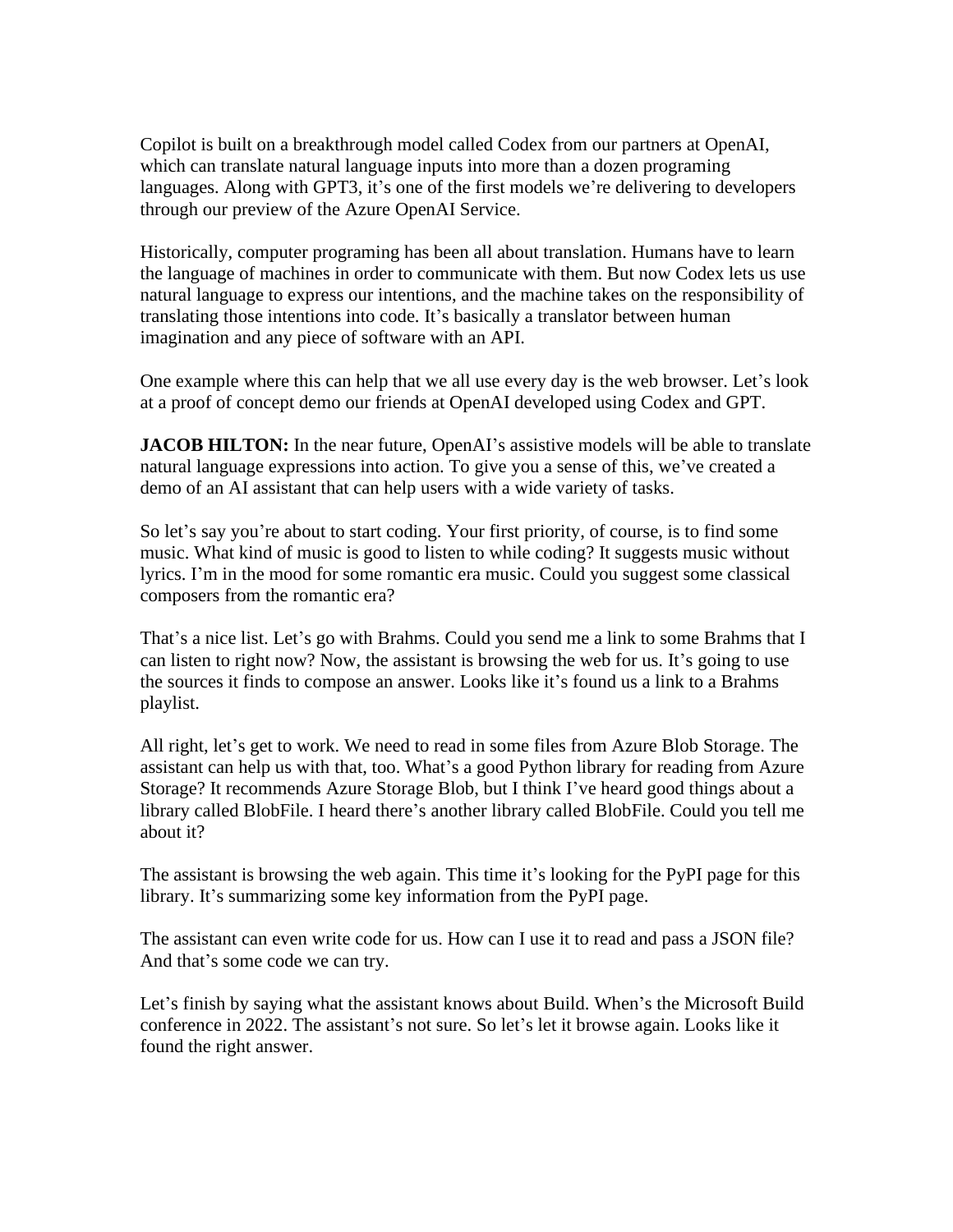What would you say if I told you this conversation would be shown at Build? Excellent. How polite.

**KEVIN SCOTT:** To see more ways that Codex could transform and simplify not just apps and software development, but things like visual design, gaming and education in the future, we're going to visit some of our colleagues at Microsoft Garage locations around the globe, with one quick stop from orbit a couple hundred thousand miles up.

[Music.]

**FIONA O'GRADY:** Hi, my name is Fiona O'Grady, and I'm joining you from our beautiful Garage space at Microsoft in Dublin. I am so excited to be sharing this Codex demo with you today.

As a model that understands language and code, we can use Codex to build more fluent user interfaces. In this case, we are using the model to power a language-based command line interface.

So let's start in PowerShell. Let's say, "What's my IP?" We hit a keyboard shortcut for the model to suggest a script. In this case, it suggests a web request against a service that returns our IP address.

Next, I'll say, "What's running on Port 1018?" Developers often want to know what's running on a port so they could free the port for something else. And it looks like there's a node process running on here. I actually know what the process is and I want to stop it. Let's see if Codex can do that. And look, it wrote the correct script to go ahead and free up that port.

Next, I'll say, "Make a .gitignore and add node\_modules to it." This requires the model to understand the semantics of what we're doing, that a .gitignore has a period in it, that node\_modules has an underscore.

And I'll say, "Open it in Notepad" and the model successfully opened this .gitignore that it created in Notepad. And you can see right there it has the node\_module folder in it.

Building this prototype didn't require us to retrain the model. It was enabled through a discipline called prompt engineering. We gave Codex a few examples of the kind of code it should write, and it can generalize from those.

If I switch to giving it more conversational examples, then we can coax the model to produce conversational responses. Now when I ask, "Who made the last change to this repo," Codex should respond conversationally and use our Speech Cognitive Service to respond.

**CODEX:** The last person to change the repo was Dhruv Singh.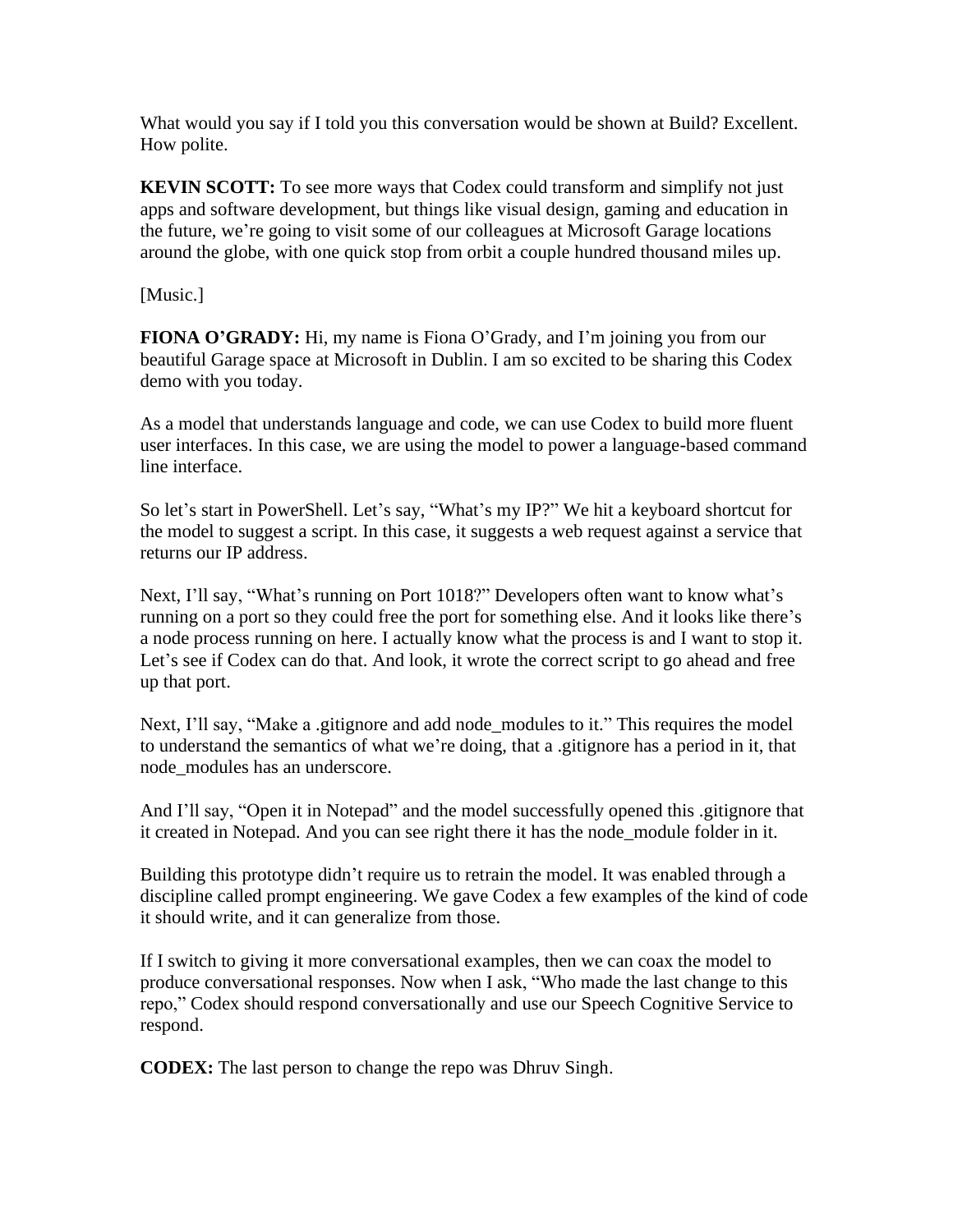**FIONA O'GRADY:** And see, it responded with voice.

We can also ask something pretty chatty, like what's the meaning of life?

**CODEX:** The meaning of life is 42.

**FIONA O'GRADY:** And the model cleverly referenced "The Hitchhiker's Guide to the Galaxy."

Now this prototype isn't limited to PowerShell. Codex can also produce Bash and Z shell scripts. I'm using WSL and Ubuntu here, so I can run Bash on Windows. And now I'll ask, "What's the weather in Dublin?"

The model knew of a Curl friendly API that it could call. And it's a lovely, partly cloudy day. Not a huge surprise for the weather in Dublin.

Now, this is just one example how Codex can make developers more productive. But more generally, modules that understand human language and code have the potential to enable much more natural interactions with our computers.

One area we're really excited about as the potential for this kind of natural user experience is in gaming. My colleague Martha is going to share just some of what we've been working on.

[Music.]

**MARTHA GITHUI:** Jambo. Which is hello, in Swahili. I'm Martha Githui and I'm joining you from our newest garage space here in Nairobi, Kenya.

In this demo, I'm going to show how Codex can create new natural language experiences in games using existing tools and APIs. So let's get started.

We're playing Minecraft, accompanied by an avatar that uses Codex to produce code and language with the Minecraft game test API. The Codex model has never seen this API before. At runtime it's given the API spec, along with a few usage examples, and it's able to extrapolate from there.

We'll start by having a simple conversation. The model is tuned to produce code, but it can also produce dialog. First I'll say hello, and the bot responds with hello back. What game are we playing today? Indeed, we're playing Minecraft.

Night is coming soon, so let's see if we can get some help from our friend. I'll say, "What would be a good item to have at night?" And it suggests a torch, which is a smart idea.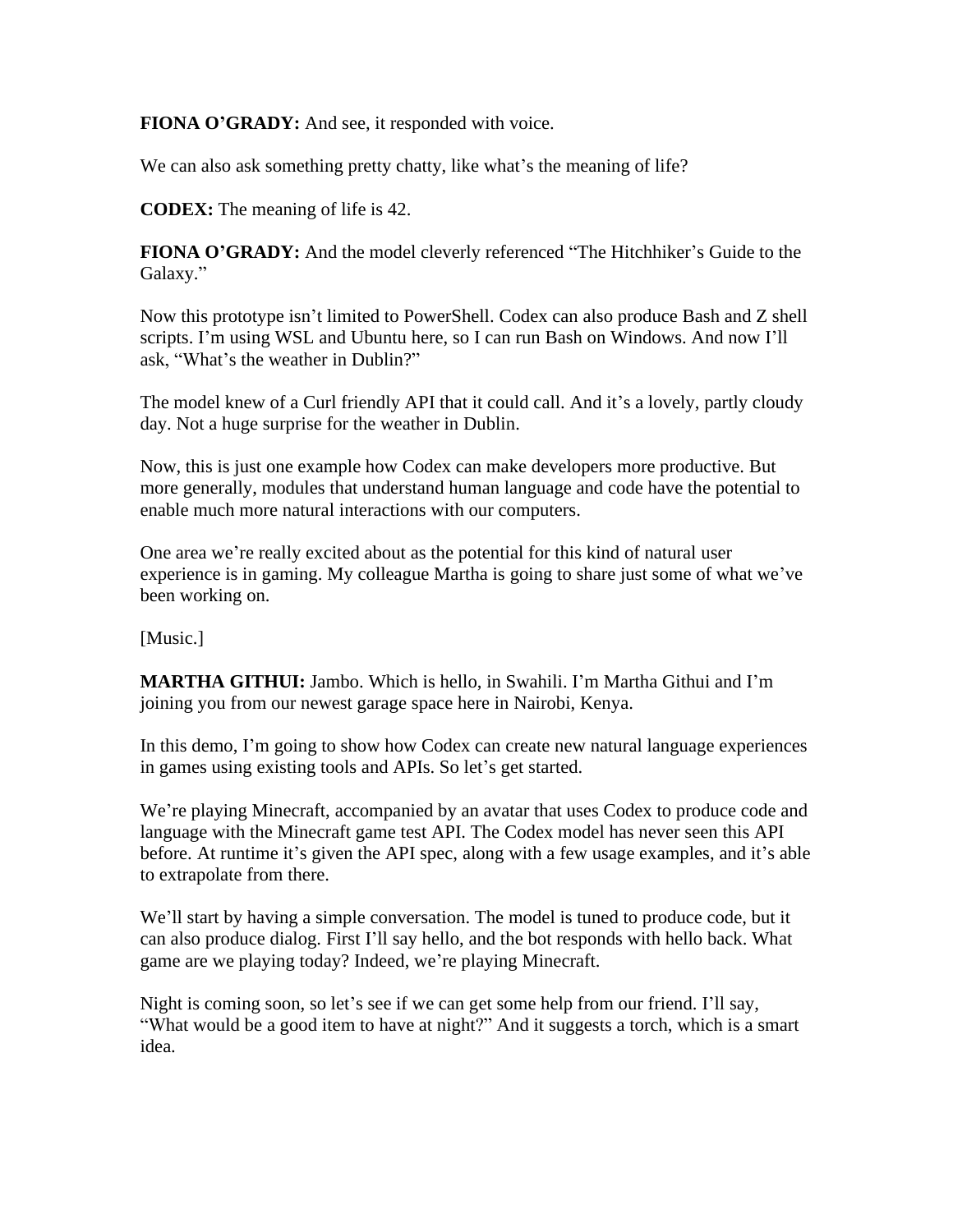Codex understands when a message is conversational and can answer with dialog and keep track of the context of the conversation. It's been answering us with information it already knows, which is not in our bot API code or examples.

Now let's use natural language prompts to have it produce some basic code to move around the world.

I'll start by saying, "Come here." And "look at me." The model is able to use API primitives to navigate the scene and to look at the player. It can also produce more complex code to handle more complex behaviors by extending primitives with its own code and logic.

Since night will be coming soon and now we know that we could use a torch, let's see if our bot can do that for us. "What items do I need to make a torch?" And it correctly responds that you need one stick and one coal. We already have the coal in the chest over here. So let's go ask our bot to get that first and then craft the rest.

"Go to the chest and open it." The model is writing code on its own to deliver the actions we've asked it to do. "Get the coal from the chest." All right. "And get some logs and make some planks." It's even able to take imprecise language and turn it into precise actions.

Finally I'll say, "make a stick and make a torch and equip the torch." And as you can see, the model was able to take the conversation and turn it into executable code in real time and deliver the actions in context of what it was already doing.

We think Codex's ability to write code for games can open up a whole new world for gamers and models to create complex behaviors using natural language instructions, and can enable game-makers to create interactive, natural language experiences for their players.

Next, we're going to the Garage at our headquarters in Redmond, where my colleague Ryan is going to show us how AI can help creators and designers do some amazing new things.

[Music.]

**RYAN VOLUM:** I'm Ryan Volum, a principal software engineer here at Microsoft. I'm joining you from the Redmond Garage on Microsoft's campus.

Beyond helping developers, we also believe that models like Codex can empower creators. In this prototype, I'm using Codex to turn natural language commands into Babylon.js Code. Babylon.js is a 3D renderer that runs in the browser and can be used to build 3D scenes.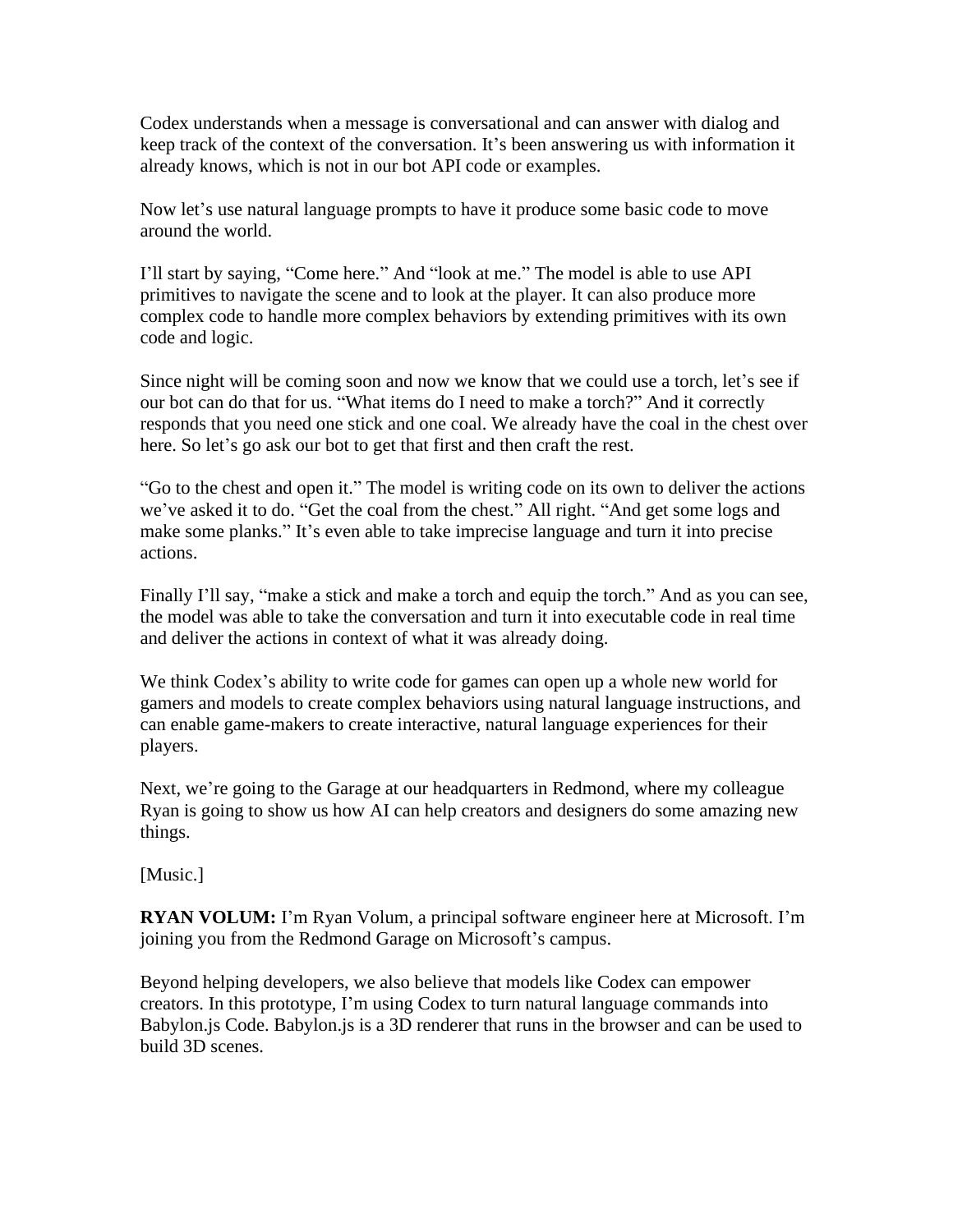I'll start simple. I'll ask Codex to make a red cube. And you can see that it wrote a line of code to render this cube, another to add a material, and a third to make that material red.

Next, I'll say, add teal spheres above and below the cube. And sure enough, Codex created those spheres and positioned them relative to the cube.

Next I'll say, make the cube spin. And Codex chose to use JavaScript setInterval function to make the cube rotate once every ten milliseconds, giving the impression of spinning.

And finally I'll say, stop it and see if the model can clear that interval. And sure enough, the cube is no longer spinning.

So we were able to create and manipulate simple Babylon shapes, but beyond that, Codex can compose Babylon primitives into more abstract objects.

Next, I'll say, make a chessboard using black and white cubes. And this will require Codex to understand the semantics of a chessboard, that it's an eight by eight grid. It will also have to know where those black and white cubes should go. And sure enough, it used some elegant code here to go ahead and create and render this chessboard into a scene.

Let's try one more complex example. I'll start by saying, make the background black. I misspelled background, but the model should read through it. Sure enough, the background is black.

And then I'll say, create a model of the solar system. And this will require Codex to know the different planets, to know their relative colors, their relative sizes, and position them in order. It will also have to write quite a bit more code to do this. And sure enough, Codex wrote a ton of code here to create a model of the Sun and of nine planets, which is incredibly generous to Pluto.

Let's see if we can add rings to Saturn. And the model chose to use a Babylon.js Toros primitive to wrap Saturn in rings.

And then we'll say, scatter a few hundred stars around the scene and see if the model can approximate something that looks like stars. And sure enough, Codex tries to use white spheres scattered randomly around the scene to approximate the look and feel of stars. And we were able to create a model of the solar system using nothing but natural language.

All of these capabilities were enabled out of box with Codex. We didn't have to retrain or tune the model. And with capabilities like these, we envision the models of Codex will empower not just developers, but also creators.

It's also easy to envision how real-time 3D scene generation could revolutionize gaming and metaverse experiences. To give you a picture of what we think is possible, we asked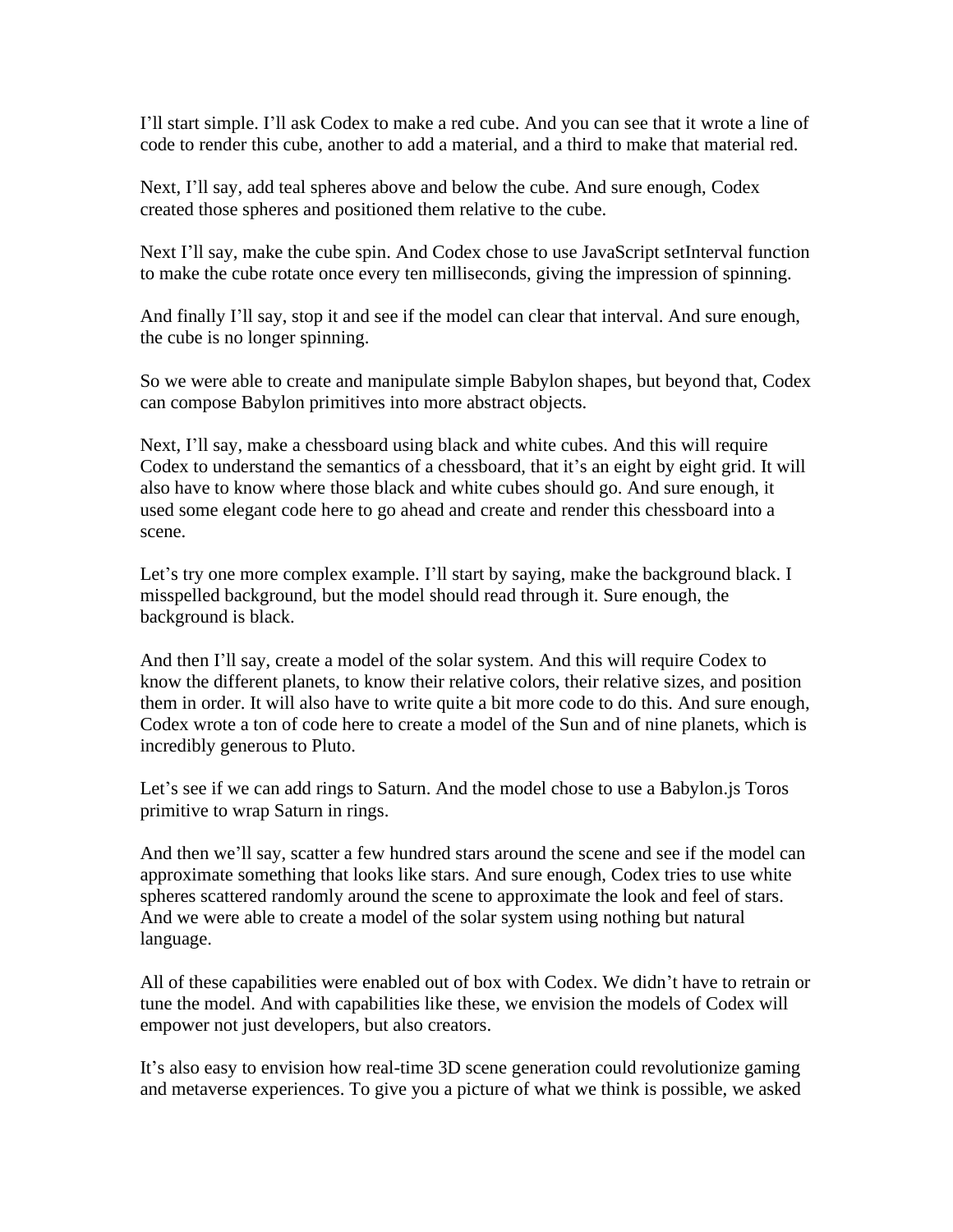for some help from our friends at FrameVR. Frame is a web-based metaverse platform and part of our team's ecosystem, alongside Microsoft Mesh. Let's see what the team at Frame came up with up. Off to you, Gabe.

[Music.]

**GABE BAKER:** Hey Ryan, this is Gabe from Frame with my Frame teammate, Jure. I'm in California and Jure is in Slovenia. Hey, Jure.

**JURE TRIGLAV:** Hey.

**GABE BAKER:** So we're in Frame right now, which is our web-based metaverse platform built with Babylon.js, which we love. And we're inside the Frame app that we built for Microsoft Teams that we can access it right within Teams.

A lot of our users use Frame for online classes, so we thought we would use Codex to create an engaging classroom together. You can go anywhere in the metaverse, so we thought we'd set up shop on the moon.

So let's wake this thing up. Want to kick it off, Jure?

**JURE TRIGLAV:** Sure. OK, Frame. Bring in the model of the earth. Make it spin and move it up 20 meters and backwards 40 meters.

**GABE BAKER:** This uses Azure Cognitive Services for speech recognition. And look, we can actually see the Babylon code being generated by Codex as we speak.

Bring in a model of the command module and the model of an astronaut and move them a bit apart. These models are actually from a cool Smithsonian 3D library.

**JURE TRIGLAV:** Students might also want to share their webcam or share their screens.

Create a rounded box and make it so that when I click on it, it creates two streaming screens and moves them five meters apart from each other. And now I click on it.

**GABE BAKER:** Add a table and a whiteboard next to each other.

Ryan, can you move that around with the mouse?

It's great that we can speak things into the scene, but for some things it's still easier to use your mouse or keyboard. You can use either. We think these experiences should be multimodal.

**JURE TRIGLAV:** Gabe, what are you doing?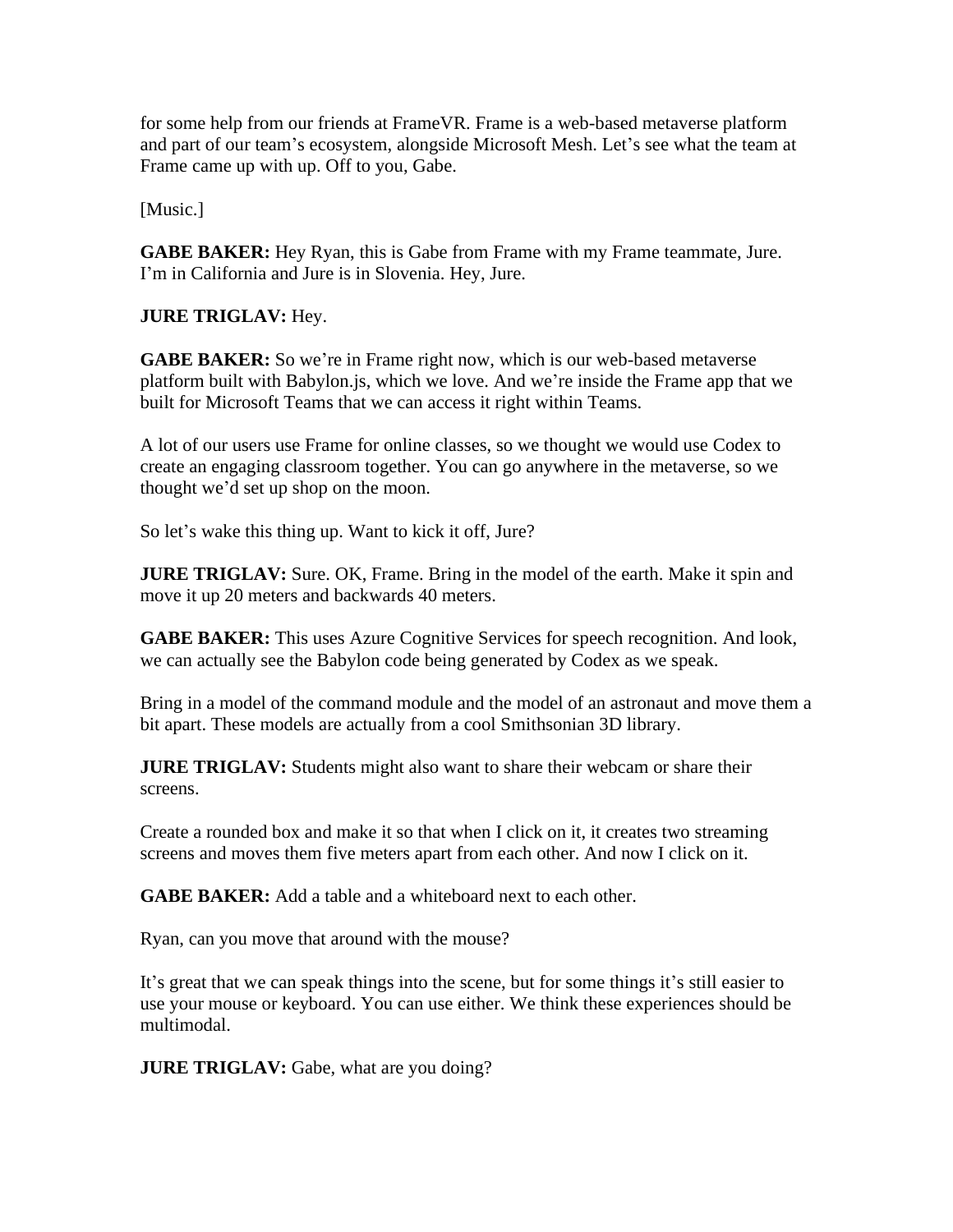**GABE BAKER:** Oh, I thought the students might like some basketball.

**JURE TRIGLAV:** Looks too easy. Set the gravity to match Moon's gravity.

The model already knows the gravity on the moon and can apply it to the scene. Whoa.

**GABE BAKER:** Well, there you have it, in just about a minute, we were able to make a really cool classroom in Frame, and this was only scratching the surface of what you can do with the Codex model. We'll get back to building.

**KEVIN SCOTT:** Thank you, Fiona, Martha, Ryan and Gabe. That was awesome.

We want everyone at Build to start imagining what you can build with models like Codex right now. So we're making the code from these demos available to all Microsoft Build attendees today.

We're super excited to bring Codex, GPT3 and future OpenAI models to developers through the Azure OpenAI Service, with enterprise grade capabilities like security, compliance and regional availability. And the examples you just saw are only scratching the surface of what's possible.

To start exploring the possibilities of Codex even more, we're partnering with OpenAI to present a Codex Innovation Challenge for all Build attendees. Just submit your idea for an amazing Codex scenario, and we'll select a group of finalists to build and present their ideas to our teams. The winner will get resources and mentorship from Microsoft and OpenAI, along with a very cool prize package. We can't wait to see what you come up with.

Beyond scenarios like the ones we've just seen, the ability for anyone to access the tools to create new AI-powered applications that can help us solve the world's hardest problems is going to be incredibly important.

Here's a technologist who is using AI tools today to reduce pollution and energy use and help combat global warming.

[Music.]

**NICHOLAS BECKER:** My name is Nicholas Becker and I work for Microsoft AI for Good.

Growing up, I wanted to be an astronaut, and I still do. I hope to go to space someday. But that led me to science and math, and my interest just bloomed.

So I didn't get any access to computer science or coding until I was in college, and that gave me the background to bring several different disciplines of technology together.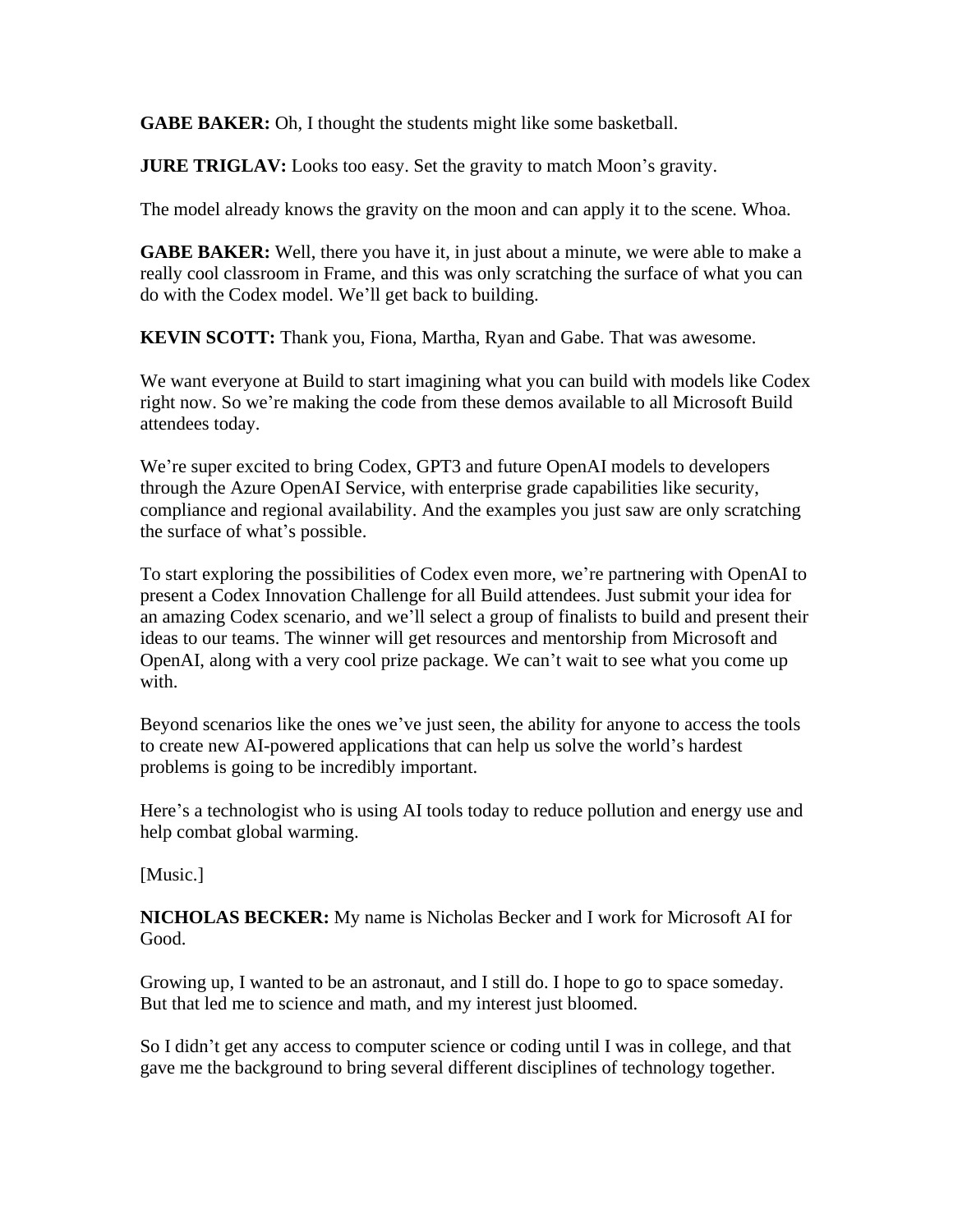The airline industry is one of the world's biggest environmental impactors. Globally, it makes up 2.5% of total global emissions. A parked plane waiting at a gate burns 60 to 80 gallons of jet fuel per hour. But there are other sources of power for an aircraft while they're on the ground.

We started working with the Port of Seattle and Sea-Tac to try to tackle this issue. We used off the shelf components, Raspberry Pi sensors, 3D printed parts to try to collect the necessary information to train AI models to detect this needless emission. And as we went along, we iterated to more and more mature devices.

We created a distributed sensor network to monitor these emissions in real time. This network can then tell the airport which airplanes need to have their engines shut down to mitigate these emissions.

All right, we are as prepared as possible. It was so much fun to work on it, you know, climbing around on top of jet bridges and around and underneath the airplanes and installing sensors all around the airport to try to collect the necessary information to solve this problem. It was a pretty incredible experience to see like, we can do this, we can stop these emissions.

This is a great solution because everybody benefits. The airlines benefit from fuel savings and hitting their environmental targets. The airports hit their environmental targets and have a healthier work environment for their personnel on the ground. And the consumers benefit because their individual impact is now lower while flying.

I don't come from a traditional computer science background, but today, all of the science and engineering disciplines require some levels of computer science. So now everybody's a developer, whether they had that background or not. If you want to solve a really big problem, the tools available today have made that easier than ever.

[Music.]

**KEVIN SCOTT:** The technological achievements that have brought us things like Copilot, Codex and other large AI platform models are going to allow us to take on global challenges bigger than anything we've ever imagined.

But keeping those models running is going to require more computing power than we've ever seen. Two years ago at Build, we announced our first Azure AI supercomputer, which our partners at OpenAI used to train breakthrough models like the ones you've seen today. By our measure, it was one of the top five supercomputers in the world at the time.

Since then, we've continued to push the limits of what's possible in AI supercomputing. We now have multiple Azure supercomputers up and running, which we believe are the largest and most powerful AI supercomputing systems in the world today.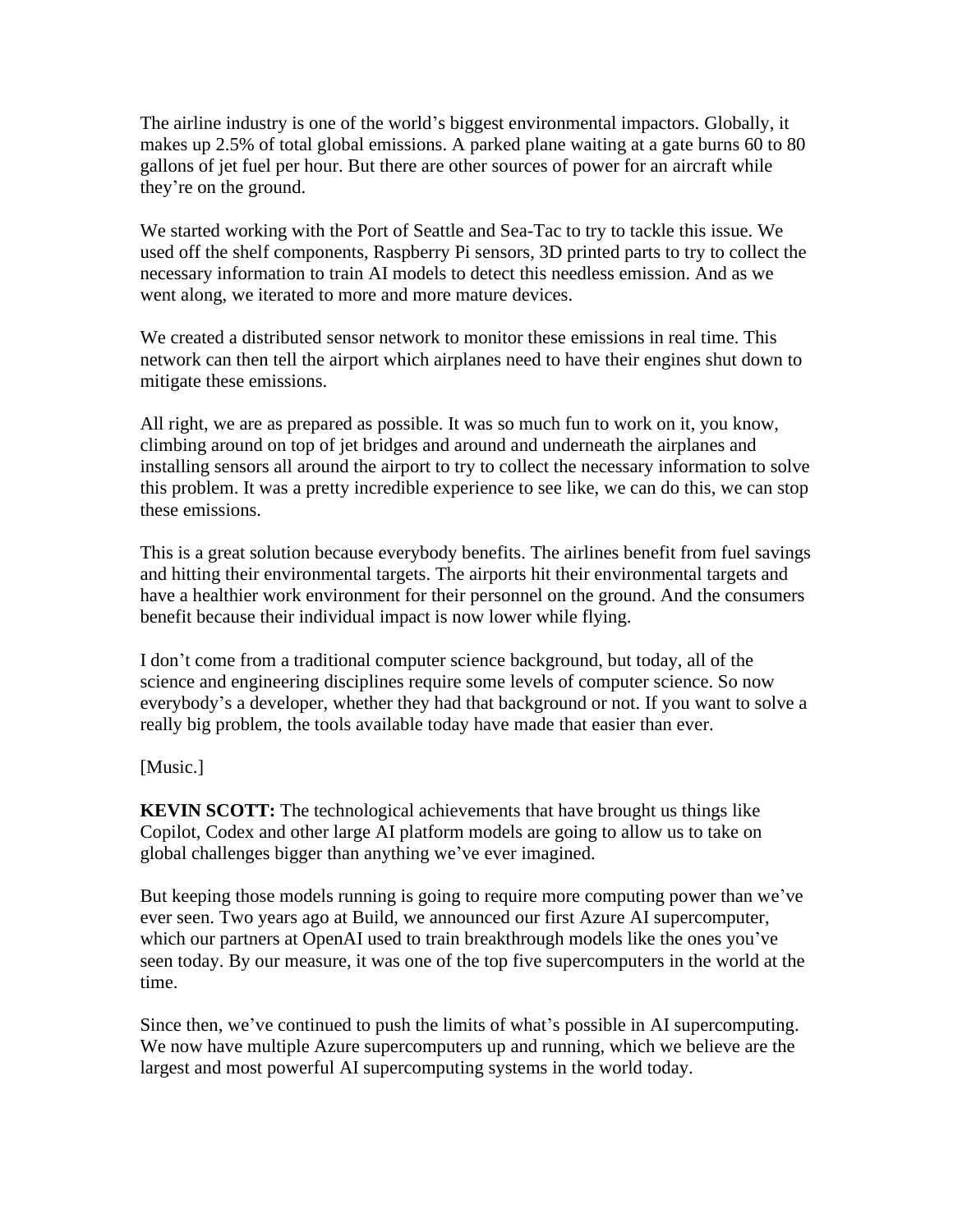These systems are being used right now to train OpenAI's next generation of increasingly ambitious models, which together we'll continue to put into the hands of developers around the world through the Azure OpenAI Service, just like we've done with Codex and GPT3. While there are only a handful of companies like us that can construct systems at this scale, we believe what's most important is that their outputs benefit everyone, not just us.

Building clusters at this scale is an incredible engineering challenge, but the real breakthrough is the layer of software that optimizes how models and data are distributed across them.

System software like DeepSpeed, our MSCL library, and the ONNX Runtime allow us to train and serve significantly larger models faster and using fewer resources. These tools have been optimized for Azure's AI infrastructure and open sourced so that the community can keep improving on them. And because their systems are hosted in Azure, we're deploying the same innovations into our public cloud, available for developers at any level to use for their training needs.

It's this feedback loop from research to deployment that has made Azure far and away the most powerful cloud for AI training, based on public benchmarks like MLPerf, and it's why other leading AI research organizations are choosing Azure for their most demanding workloads.

Yesterday, we announced a strategic partnership with Meta to use Azure's compute power for their large scale AI research, accelerating their ability to train cutting-edge large models.

We're also deepening our investments in the open source PyTorch framework, working with the PyTorch core team and AMD both to optimize the performance and developer experience for customers running PyTorch on Azure, and to ensure that developers' PyTorch projects work great on AMD hardware.

And as part of our long-term partnership with AMD, I'm excited to share that Azure will be the first public cloud to deploy clusters of AMD's flagship MI200 GPUs for large scale AI training. We've already started testing these clusters using some of our own AI workloads with great performance.

And all of this is happening in Azure. Not only is it the fastest cloud, but it provides developers with the most choice and flexibility from end to end throughout the entire stack.

But ultimately, the point of having all this power to train all of these large models is to make sure that they operate as platforms that we can put into your hands to do great things with. Massive scale in research papers and benchmark results are important, but the true test of these systems we're building is whether you, who are building the software and apps that will power the future, can do cool stuff.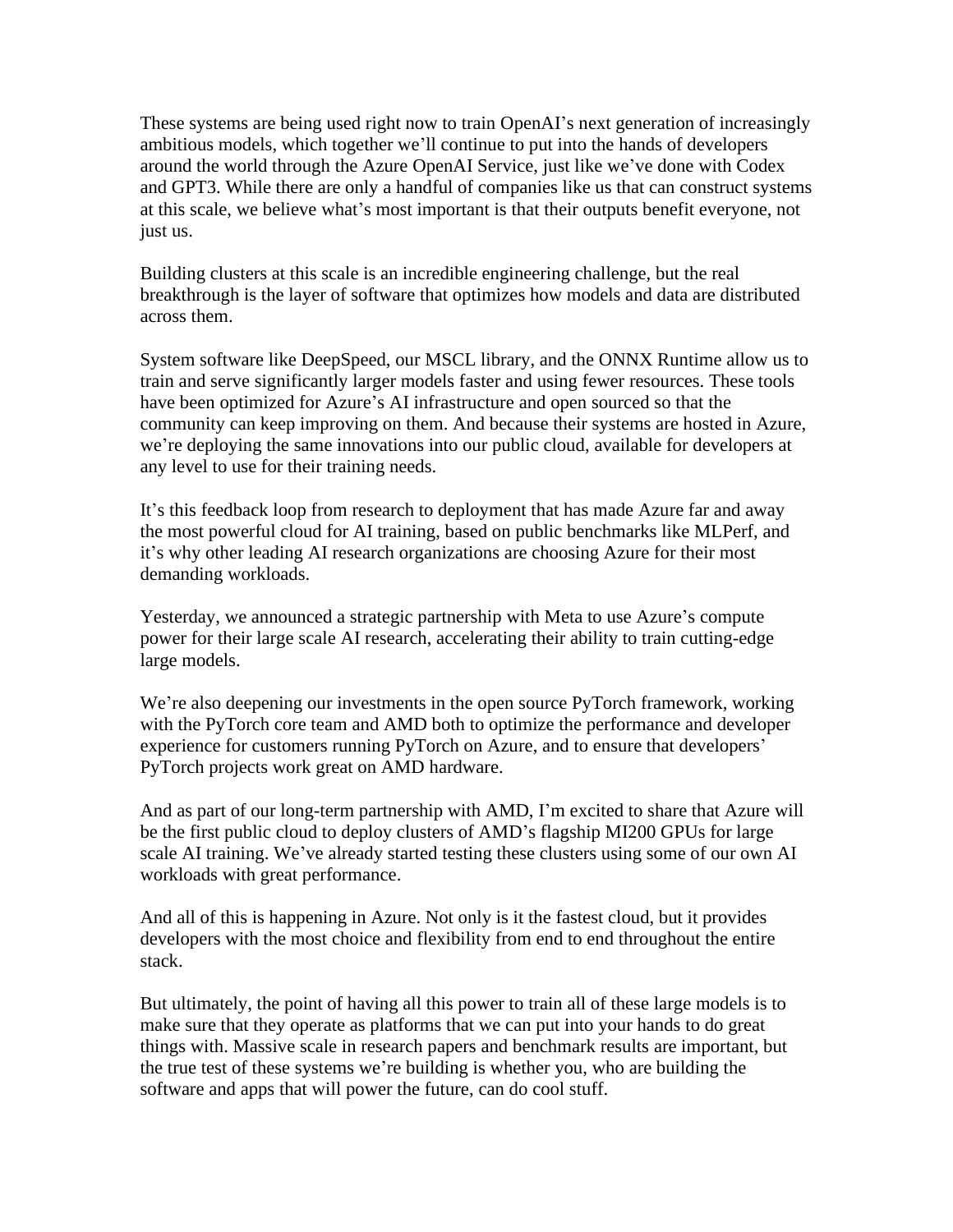To make these systems truly valuable, it must be easy and cost effective to deploy large models using computing resources wherever they exist. As you heard from Satya yesterday, we're ushering in a new era of hybrid AI development where large scale training happens in the Azure Cloud and inference can be optimized for your local device in silicon, the cloud, or both.

We call this concept the hybrid loop, and we believe it's a breakthrough that will make platform models more accessible than ever before. You can imagine how it can enable a Copilot-like experience on every device and for every developer, no matter what kind of compute resources you have.

We've just seen some pretty incredible AI tools and experiences, and nearly all of it is available for you to try out today. But there's still a phenomenal amount of creativity and possibility ahead of us that AI can unlock in the future.

Last month, OpenAI introduced a successor to DALL·E, an AI model it introduced last year. DALL·E creates original, realistic images and art from simple, natural language descriptions. You just describe the scene you're imagining, and it brings it to life. It's still a research project, while OpenAI, Microsoft and other partners study its capabilities to ensure it can be deployed safely and responsibly.

DALL·E and other AI systems like it can create incredible things, but we have to remember that these are our tools. Only if they're paired with human ingenuity can we get something truly special. And when that happens, these tools have extraordinary potential to empower people to express themselves in new ways and unlock the creativity that's always been within all of us.

(Begin video segment.)

[Music.]

**TEACHER:** Who here has a big imagination?

## **STUDENTS:** Me!

**TEACHER:** Today in class, we're going to get to think about how we use our imagination to solve some of the biggest problems in the world. Grab your marker. Grab something to sketch with. Think about what matters to you and something that's going to do good for the world.

**STUDENT:** What matters to me is like climate change and rising sea levels. So what I would design is like a house that's like on stilts. Like when the sea level is like rising, you could like pull a lever that brings the house up and down.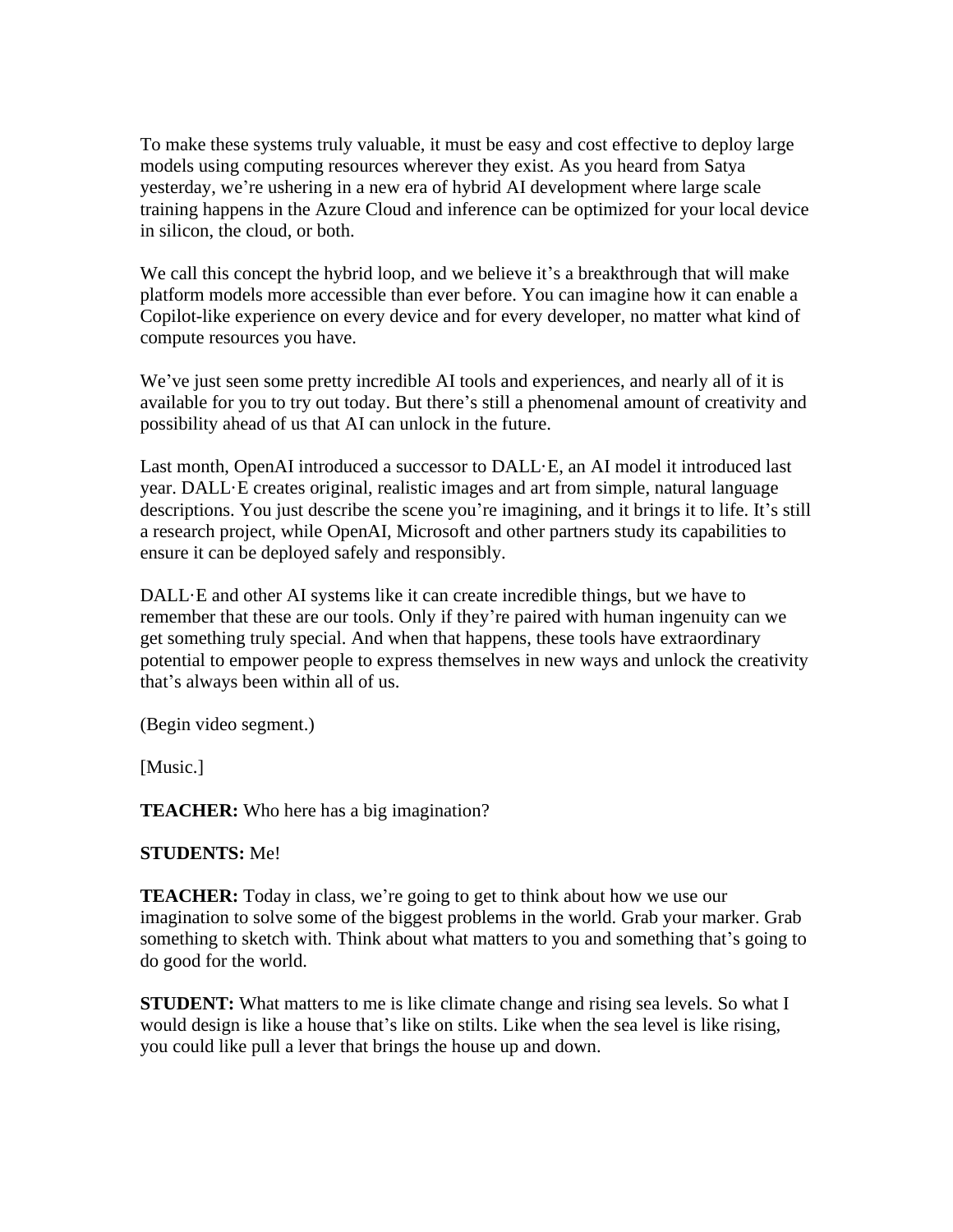**STUDENT:** My idea is an electric table that you can heat up food and give it to homeless.

**STUDENT:** I would probably create a soccer ball that has lights so people who don't have power, can play with it in the dark.

**STUDENT:** We can take plastic that would have gone into the ocean and make it into a new shoe.

**TEACHER:** These ideas are amazing. I cannot wait to see your ideas come to life. And we have some friends that are working with some technology that's going to make that happen. Should we go check it out a lot?

**STUDENTS:** Yeah!

**TEACHER:** All right, come on! This is so exciting. Who's ready?

**STUDENT:** My idea is a club that helps clean up the creek. What we do with all the trash is make it into other cool stuff. The world could be better with no trash than more trash.

**STUDENT:** A computer drew that?

**STUDENT:** This idea, there's like a garden on the moon. We can use some of those gardens for biofuel.

**STUDENT:** My idea is the underwater school to help the ocean.

**STUDENT:** I thought, OK, let's make an efficient sprinkler, a sprinkler that knew exactly what your plant needed.

**STUDENT:** A robot could go in space and pick up trash.

**TEACHER:** Keep fighting for the world that you want to see. Keep thinking about big ideas that can make a difference for us and the planet. Your imagination has never been more needed than this moment right now.

(End video segment.)

**KEVIN SCOTT:** I really hope that everything you saw today inspired you to build, create and develop with AI. Over the coming years, AI is going to make more and more incredible things possible for everyone. But there's also a ton of stuff that's ready for you to try out right now. We want all of you to have access to the tools and the computing power to create AI that's safe, responsible and that makes the world feel a little more magical.